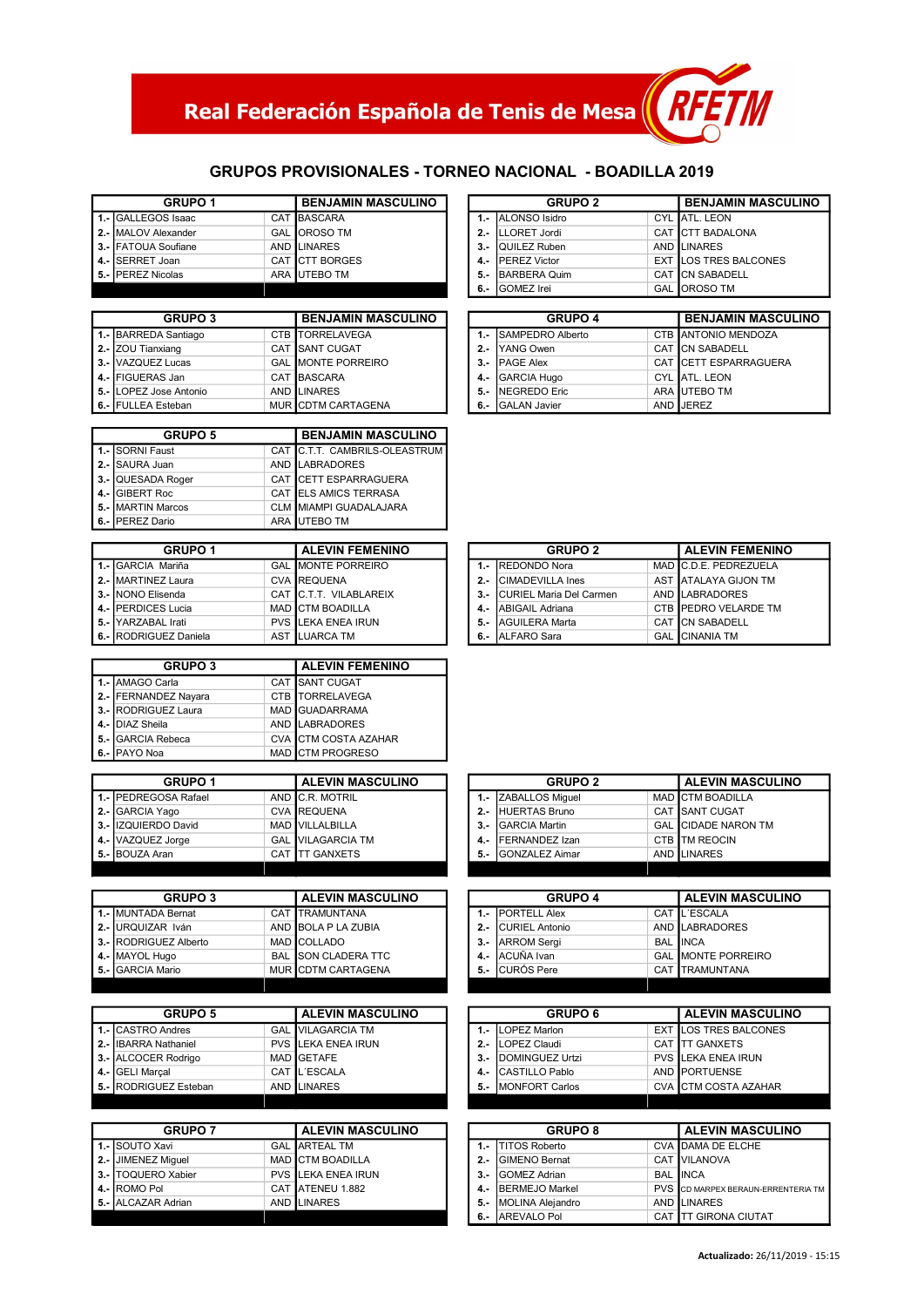## Real Federación Española de Tenis de Mesa (RFET)

#### GRUPOS PROVISIONALES - TORNEO NACIONAL - BOADILLA 2019

|        | <b>GRUPO 9</b>             |            | <b>ALEVIN MASCULINO</b>       |
|--------|----------------------------|------------|-------------------------------|
|        | 1.- GUINART Joel           | CAT I      | ELS 8 LA GARRIGA              |
| $2 -$  | <b>COLL Arnau</b>          |            | CAT C.T.T. VILABLAREIX        |
| $3 -$  | <b>IZARAUZA Pau</b>        |            | <b>PVS LEKA ENEA IRUN</b>     |
| $4 -$  | <b>SANCHEZ Jorge</b>       |            | MAD C.D.E. PEDREZUELA         |
|        | 5.- ESCRIBANO Pelayo       |            | <b>AST CASTRILLON</b>         |
|        | 6.- GOMEZ Jaime            |            | <b>CVA REQUENA</b>            |
|        |                            |            |                               |
|        | <b>GRUPO 1</b>             |            | <b>INFANTIL FEMENINO</b>      |
|        | 1.- LARRUBIA Raquel        | CAT        | <b>ELS 8 LA GARRIGA</b>       |
| $2. -$ | <b>OTAMENDI Irati</b>      |            | <b>PVS LEKA ENEA IRUN</b>     |
| $3 -$  | MARIN Lara                 |            | MAD CTM PROGRESO              |
| 4. -   | <b>ITORIO Patricia</b>     |            | <b>CYL IVALLADOLID</b>        |
| 5.-    | <b>ORIA</b> Aroha          |            | CTB PEDRO VELARDE TM          |
|        |                            |            |                               |
|        |                            |            |                               |
|        | <b>GRUPO 3</b>             |            | <b>INFANTIL FEMENINO</b>      |
| $1 -$  | <b>PAREDES Natalia</b>     | <b>EXT</b> | AD BADAJOZ TM                 |
| $2. -$ | IZQUIERDO Julia            | <b>AND</b> | <b>CDTM HUJASE JAEN</b>       |
| $3 -$  | MUNNE Laia                 | CAT I      | <b>SANT CUGAT</b>             |
| 4. –   | <b>GARCIA DE SORIA Mar</b> |            | <b>CAT LELS AMICS TERRASA</b> |
|        | 5.- BALLESTEROS Silvia     |            | <b>MUR MURCIA</b>             |

|        | <b>GRUPO 10</b>      | I ALEVIN MASCULINO         |
|--------|----------------------|----------------------------|
|        | 1.- IPLAZA Iker      | PVS LEKA ENEA IRUN         |
| $2. -$ | <b>GIL Adria</b>     | CVA CTT SANTISIMO SALVADOR |
| $3 -$  | ZOU Tiangi           | CAT SANT CUGAT             |
|        | 4.- HERNANDEZ Jordi  | CAT CTT CASTELLGALI        |
| $5. -$ | <b>POLEY Izel</b>    | MAD COLLADO                |
| 6.-    | <b>SANCHEZ David</b> | <b>CYL IGOSSIMA</b>        |

|       | <b>GRUPO 2</b>      |     | <b>INFANTIL FEMENINO</b>   |
|-------|---------------------|-----|----------------------------|
|       | 1.- CASTAEDO Alba   |     | <b>AST AVILES</b>          |
| $2 -$ | <b>MARTIN Mara</b>  |     | CYL VALLADOLID             |
| $3 -$ | <b>BARRAU Anna</b>  |     | CAT ELS AMICS TERRASA      |
|       | <b>CELIS Sara</b>   |     | <b>BAL SON CLADERA TTC</b> |
| 5.-   | <b>SANCHEZ Aiko</b> | CAT | <b>CTT CALELLA</b>         |
|       |                     |     |                            |

|        | <b>GRUPO 2</b>          |            | I INFANTIL MASCULINO  |
|--------|-------------------------|------------|-----------------------|
|        | 1.- BOMATTER Juan Pedro |            | AND BOLA P LA ZUBIA   |
| $2. -$ | <b>LLOBET Arnau</b>     |            | CAT CETT ESPARRAGUERA |
| $3 -$  | ZABALLOS Gonzalo        |            | MAD CTM BOADILLA      |
|        | <b>SANCHEZ David</b>    |            | CVA CTM COSTA AZAHAR  |
| 5.-    | MAYOL Hector            | <b>BAL</b> | SON CLADERA TTC       |
|        |                         |            |                       |

|     | <b>GRUPO 4</b>          | <b>INFANTIL MASCULINO</b> |
|-----|-------------------------|---------------------------|
|     | MAS Pol                 | CAT CETT ESPARRAGUERA     |
|     | 2.- SEBASTIAN Alejandro | ARA PUBLIMAX CAI SANTIAGO |
|     | 3.- IZQUIERDO Fernando  | AND JEREZ                 |
| 4.- | <b>GARCIA Mateo</b>     | MAD COLLADO               |
|     | 5.- MARTIN Eneko        | PVS BASAURI               |
|     |                         |                           |

|        | <b>GRUPO 6</b>                | I INFANTIL MASCULINO    |
|--------|-------------------------------|-------------------------|
|        | 1.-   MARTINEZ Fernando       | <b>CVA ALICANTE TM</b>  |
| $2. -$ | MORENO Pol                    | CAT CTT RIPOLLET        |
|        | 3.- VICENTE Pau               | CAT CTT ATENEU POBLENOU |
|        | 4.- UZCATEGUI Eduardo         | MAD ALCOBENDAS          |
| 5.-    | ELEFTERESCU Alexandru Gabriel | AST AVILES              |

|       | <b>GRUPO 8</b>        | I INFANTIL MASCULINO  |
|-------|-----------------------|-----------------------|
|       | 1.- RODRIGUEZ Esteban | <b>GAL OROSO TM</b>   |
| $2 -$ | <b>GARCIA Alvaro</b>  | CYL GOSSIMA           |
|       | 3.- ESCODA Jofre      | CAT LLUISOS DE GRACIA |
|       | 4.- FERNANDEZ Jorge   | MAD CTM PROGRESO      |
| 5. -  | <b>GARCIA Pablo</b>   | ARA C.N. HELIOS       |
|       |                       |                       |

|       | GRUPO 10                    | <b>INFANTIL MASCULINO</b> |                           |
|-------|-----------------------------|---------------------------|---------------------------|
|       | <b>CUADRADO Gerard</b>      |                           | CAT CETT ESPARRAGUERA     |
| $2 -$ | <b>FELIU Diego</b>          |                           | MUR CDTM CARTAGENA        |
| $3 -$ | <b>TUR Joan Marc</b>        |                           | <b>BAL ISANTA EULARIA</b> |
| 4.-   | <b>ORTIZ DE ZARATE Unai</b> |                           | MAD <b>I</b> GETAFE       |
| 5.-   | SANTACRUZ Alejandro         |                           | ARA SCHOOL ZARAGOZA       |
|       |                             |                           |                           |
|       |                             |                           |                           |

| <b>GRUPO 12</b>           | I INFANTIL MASCULINO |                      |
|---------------------------|----------------------|----------------------|
| 1.- CARNERO Alejandro     |                      | CLM CTM ALCAZAR      |
| 2.- GONZALEZ Alex         |                      | CAT CN SABADELL      |
| 3.- MORLAS Adrian         |                      | ARA UTEBO TM         |
| 4.- TOMESCU Robert Dragos |                      | MAD MADRID CIUDAD TM |
| 5.- COSTA Joao Miguel     |                      | CAT L'HOSPITALET     |
|                           |                      |                      |

| 1.- PUERTO Hector    |                           | <b>CVA ALICANTE TM</b>    |
|----------------------|---------------------------|---------------------------|
| 2.- APARISI Rajan    |                           | <b>MAD CTM BOADILLA</b>   |
| 3.- GARCIA Carlos    |                           | AND BOLA P LA ZUBIA       |
| 4.- MARTINEZ Alvaro  |                           | MUR CDTM CARTAGENA        |
| 5.- RODRIGUEZ Victor |                           | CAT LLUISOS DE GRACIA     |
|                      |                           |                           |
|                      |                           |                           |
| <b>GRUPO 3</b>       | <b>INFANTIL MASCULINO</b> |                           |
| 1.- GUTIERREZ Alex   |                           | <b>PVS LEKA ENEA IRUN</b> |
| $\sqrt{2}$           |                           | 10111111100               |

GRUPO 1

**INFANTIL MASCULINO** 

| 1.- IGU HERREZ AIEX | <b>PVS ILEKA ENEA IRUN</b> |
|---------------------|----------------------------|
| 2.- BORRA Jorge     | ARA C.N. HELIOS            |
| 3.- VILLARET Pol    | CAT CTT CALELLA            |
| 4.- CHAVES Brais    | <b>GAL VILAGARCIA TM</b>   |
| 5.- IVALERO Martin  | <b>MAD LEGANES</b>         |
|                     |                            |

| <b>GRUPO 5</b>     | <b>INFANTIL MASCULINO</b> |                           |
|--------------------|---------------------------|---------------------------|
| 1.- MOLINS Cesc    |                           | CAT ELS 8 LA GARRIGA      |
| 2.- IZQUIERDO Marc |                           | CAT LLUISOS DE GRACIA     |
| 3.- FRAILE Marcos  |                           | <b>BAL CTT SANT JORDI</b> |
| 4.- SANDOICA Pablo |                           | ARA C.N. HELIOS           |
| 5.- SUAREZ Alberto |                           | MAD CTM BOADILLA          |

| <b>GRUPO 7</b>   | <b>INFANTIL MASCULINO</b> |                          |
|------------------|---------------------------|--------------------------|
| 1.- LOPEZ Sergio |                           | AND JEREZ                |
| 2.- BONET David  |                           | <b>CVA</b> ALICANTE TM   |
| 3.- RUIZ Marti   |                           | CAT LLUISOS DE GRACIA    |
| 4.- CASTRO Pablo |                           | <b>GAL VILAGARCIA TM</b> |
| 5.- GOMEZ Victor |                           | MAD CTM PROGRESO         |

| <b>GRUPO 9</b>       | <b>INFANTIL MASCULINO</b> |                           |
|----------------------|---------------------------|---------------------------|
| 1.- SANCHEZ Gabriel  |                           | MUR CDTM CARTAGENA        |
| 2.- IMAZON Lucas     |                           | ARA PUBLIMAX CAI SANTIAGO |
| 3.- GARCIA Alejandro |                           | MAD LAS ROZAS             |
| 4.- CUEVAS Joel      |                           | <b>CAT ISANT CUGAT</b>    |
| 5.- VIDAL Lucas      |                           | <b>GAL MONTE PORREIRO</b> |
|                      |                           |                           |

| <b>GRUPO 11</b>          | <b>INFANTIL MASCULINO</b> |                           |
|--------------------------|---------------------------|---------------------------|
| 1.- HIDALGO Mario        |                           | MAD COLLADO               |
| 2.- COROMINA Hector      |                           | CAT LLUISOS DE GRACIA     |
| 3.- GARCIA Antonio       |                           | EXT AD BADAJOZ TM         |
| 4.- BORDALLO Juan Manuel |                           | CVA ILES LA TORRETA ELDA  |
| 5.- MAZON Ruben          |                           | ARA PUBLIMAX CAI SANTIAGO |
|                          |                           |                           |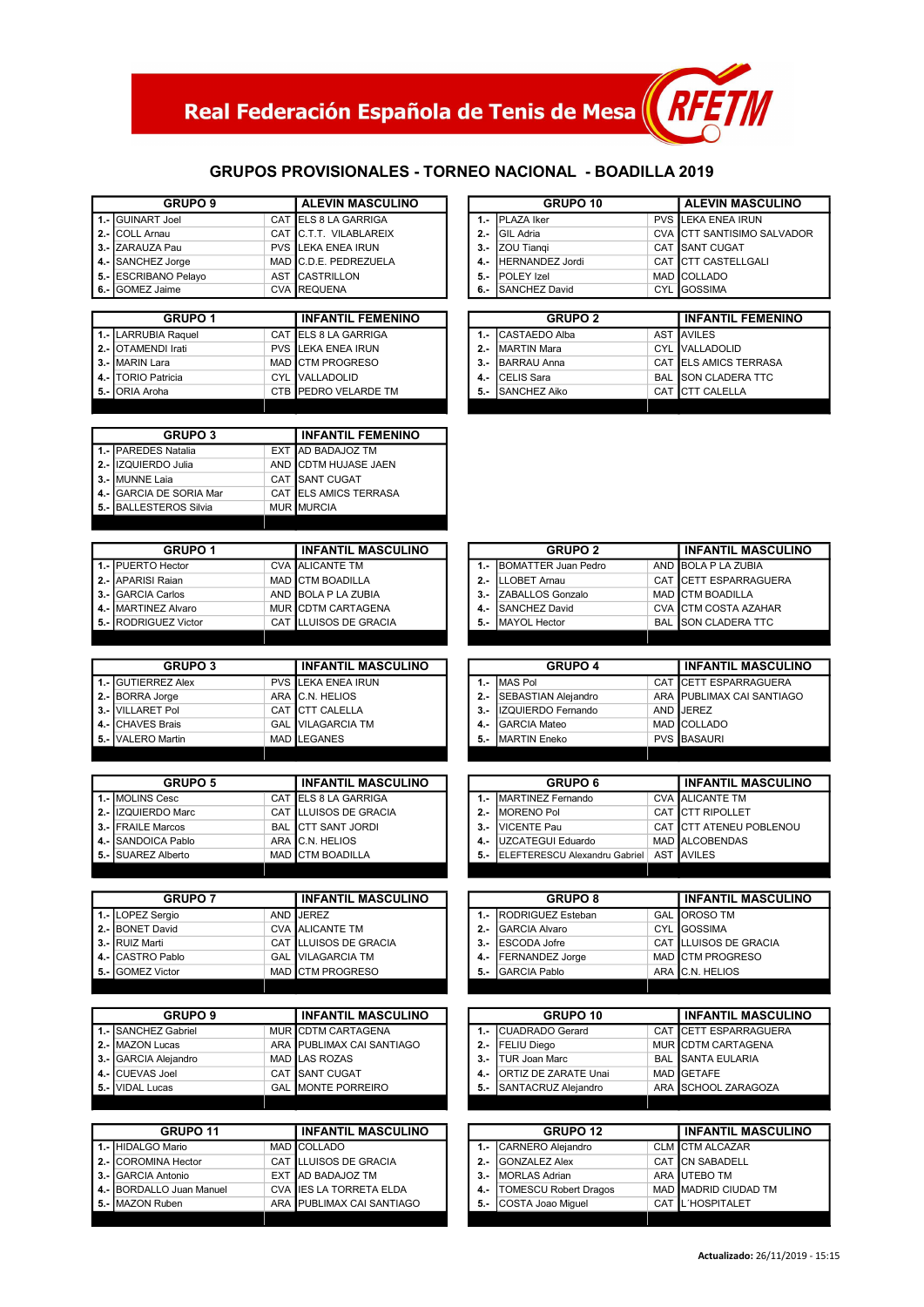### Real Federación Española de Tenis de Mesa

#### GRUPOS PROVISIONALES - TORNEO NACIONAL - BOADILLA 2019

RFE

 $\boldsymbol{\mathcal{U}}$ 

| $1 -$ | <b>GRUPO 13</b>                             |            | <b>INFANTIL MASCULINO</b>                         | GRUPO 14                                                          |            | <b>INFANTIL MASCULINO</b>                      |
|-------|---------------------------------------------|------------|---------------------------------------------------|-------------------------------------------------------------------|------------|------------------------------------------------|
|       | <b>VILALLONGA Nurjan</b>                    | CAT        | <b>CTT RIPOLLET</b>                               | <b>DE LAURENTIS Sancho</b><br>$1. -$                              | <b>MAD</b> | <b>LAS ROZAS</b>                               |
|       | 2.- RODRIGUEZ Juan                          |            | MAD COLLADO                                       | CARREÑO Pepe<br>$2 -$                                             |            | MUR CLUB TOTANA TM                             |
|       | 3.- ALONSO Alejandro                        |            | ARA SCHOOL ZARAGOZA                               | VILARNAU Pau<br>$3 -$                                             |            | CAT C.T.T. VILABLAREIX                         |
| 4.-   | <b>HERNANDEZ Martin</b>                     |            | <b>GAL MONTE PORREIRO</b>                         | <b>GONZALVO Hector</b><br>4.-                                     |            | ARA SCHOOL ZARAGOZA                            |
|       | 5.- LARA Nacho                              |            | CVA REQUENA                                       | <b>GOMEZ Augusto</b><br>$5. -$                                    |            | CVA REQUENA                                    |
|       |                                             |            |                                                   |                                                                   |            |                                                |
|       |                                             |            |                                                   |                                                                   |            |                                                |
|       | <b>GRUPO 15</b>                             |            | <b>INFANTIL MASCULINO</b>                         | GRUPO 16                                                          |            | <b>INFANTIL MASCULINO</b>                      |
| $1 -$ | SÁNCHEZ Adrián                              |            | CTB TORRELAVEGA                                   | <b>MARTIN Alvar</b><br>$1. -$                                     |            | <b>CYL BURGOS TM</b>                           |
| 2.-   | <b>VILLANUEVA David</b>                     |            | CYL ATL. LEON                                     | AUÑON Alexandru<br>$2 -$                                          |            | MUR CDTM CARTAGENA                             |
|       | 3.- RODRIGUEZ Cayetano                      |            | MUR CLUB TOTANA TM                                | CANALEJO Diego<br>$3 -$                                           |            | MAD CTM BOADILLA                               |
|       |                                             |            | CAT CTT CALELLA                                   |                                                                   |            |                                                |
|       | 4.- ARDERIU Pau                             |            |                                                   | <b>SANCHEZ Marc</b><br>4.-                                        |            | CVA CTT SANTISIMO SALVADOR                     |
|       | 5.- RODRIGUEZ Jorge                         |            | MAD FUENLABRADA TEAM                              | OBIOLS Pol<br>$5. -$                                              |            | CAT ATENEU 1.882                               |
|       |                                             |            |                                                   |                                                                   |            |                                                |
|       | <b>GRUPO 1</b>                              |            | <b>JUVENIL FEMENINO</b>                           | <b>GRUPO 2</b>                                                    |            | <b>JUVENIL FEMENINO</b>                        |
|       | 1.- SOLANS Vinyet                           | CAT        | <b>BALAGUER</b>                                   | <b>GARCIA Maialen</b><br>$1. -$                                   | <b>PVS</b> | LEKA ENEA IRUN                                 |
| $2 -$ | ROMAN Sonia                                 | <b>EXT</b> | <b>LOS TRES BALCONES</b>                          | <b>GUARCH Alexia</b><br>$2 -$                                     |            | CAT SANT CUGAT                                 |
| $3 -$ | <b>GARCIA Sonia</b>                         |            | AST LUARCA TM                                     | <b>GIRBES Lucia</b><br>$3 -$                                      |            | CVA BURJASSOT                                  |
| 4.-   | RAMOS Ana                                   |            | GAL BREOGAN - OLEIROS                             | <b>MORALES Paula Xu</b><br>4.-                                    |            | CYL VALLADOLID                                 |
|       |                                             |            |                                                   |                                                                   |            |                                                |
| 5.-   | GORDO Andrea                                |            | AND JEREZ                                         | RIESGO Veronica<br>$5. -$                                         |            | AST LUARCA TM                                  |
|       |                                             |            |                                                   |                                                                   |            |                                                |
|       | <b>GRUPO 3</b>                              |            | <b>JUVENIL FEMENINO</b>                           | <b>GRUPO 4</b>                                                    |            | <b>JUVENIL FEMENINO</b>                        |
|       | 1.- MAZA Maria Teresa                       |            | ARA C.N. HELIOS                                   | GOMEZ-VAZQUEZ Lorena<br>$1. -$                                    |            | MUR CDTM FEMINAS CARTAGENA                     |
| $2 -$ | PEÑARANDO Marta                             |            | CAT CTT RIPOLLET                                  | $2 -$<br><b>GONZALEZ Ana</b>                                      |            | MAD MOSTOLES                                   |
|       | 3.- LATORRE Nagore                          |            | <b>PVS BASAURI</b>                                | $3 -$<br>SANCHEZ Andrea                                           |            | CVA CTM COSTA AZAHAR                           |
|       | SANZ Alba                                   |            | MAD CDE TENIS MESA PARLA                          | PEREZ Andrea                                                      |            | CAT C.T.T. VILABLAREIX                         |
| 4.-   |                                             |            |                                                   | 4.-                                                               |            |                                                |
| 5.-   | LARGO Nuria                                 | <b>EXT</b> | LOS TRES BALCONES                                 | $5. -$<br><b>GUTIERREZ Judith</b>                                 |            | CAT CTT RIPOLLET                               |
|       |                                             |            |                                                   | <b>EXPOSITO Lucia</b><br>$6 -$                                    | <b>EXT</b> | LOS TRES BALCONES                              |
|       | <b>GRUPO 1</b>                              |            | <b>JUVENIL MASCULINO</b>                          | <b>GRUPO 2</b>                                                    |            | <b>JUVENIL MASCULINO</b>                       |
|       |                                             |            |                                                   |                                                                   |            |                                                |
|       | 1.- POMARES Alberto                         |            | CVA DAMA DE ELCHE                                 | <b>LIMONTA Enrique</b><br>$1. -$                                  |            | <b>MUR MURCIA</b>                              |
| 2.-   | SIERRA Israel                               |            | MAD CDE TENIS MESA PARLA                          | MUÑOZ Marc<br>$2 -$                                               |            | CAT CN SABADELL                                |
|       | 3.- PAGÉS Arnau                             | CAT        | C.T.T. VILABLAREIX                                | <b>MARTIN Javier</b><br>$3 -$                                     |            | <b>CYL BURGOS TM</b>                           |
|       | 4.- LOPEZ-CORTIJO Pablo                     |            | MUR CDTM CARTAGENA                                | <b>ROSICH Hector</b><br>4.-                                       |            | CVA CTM COSTA AZAHAR                           |
|       | 5.- PIRES Alejandro                         |            | ARA C.N. HELIOS                                   | MOYA Manuel Valeriy<br>$5. -$                                     | MAD        | <b>CTM BOADILLA</b>                            |
|       |                                             |            |                                                   |                                                                   |            |                                                |
|       |                                             |            |                                                   |                                                                   |            |                                                |
|       | <b>GRUPO 3</b><br>1.- PEREZ Jorge           |            | <b>JUVENIL MASCULINO</b><br>ARA C.N. HELIOS       | <b>GRUPO 4</b><br><b>GARCIA Iker</b><br>$1. -$                    |            | <b>JUVENIL MASCULINO</b><br>PVS LEKA ENEA IRUN |
|       |                                             |            |                                                   |                                                                   |            |                                                |
|       |                                             |            | CAT VIC T.T.                                      | $2. -$<br>PASCUAL Marc                                            | CAT        | ATENEU 1.882                                   |
|       | <b>GIMENO Biel</b>                          |            |                                                   | <b>BUITRAGO Andres</b><br>$3 -$                                   |            |                                                |
| $2 -$ | 3.- LARGO Enrique                           |            | <b>EXT LOS TRES BALCONES</b>                      |                                                                   |            | MAD MADRID CIUDAD TM                           |
| 4.-   | MARTINEZ Mario                              |            | MAD MADRID CIUDAD TM                              | ROMAN Javier<br>4.-                                               | <b>EXT</b> | LOS TRES BALCONES                              |
|       | 5.- CARRILLO Alvaro                         |            | CVA CTM COSTA AZAHAR                              | NAVARRO Pedro<br>5. -                                             |            | MUR CDTM CARTAGENA                             |
|       |                                             |            |                                                   |                                                                   |            |                                                |
|       |                                             |            |                                                   |                                                                   |            |                                                |
|       | <b>GRUPO 5</b><br>1.- PIMENTEL Renato David |            | <b>JUVENIL MASCULINO</b><br>CAT CETT ESPARRAGUERA | <b>GRUPO 6</b><br>CABALLERO Ivan<br>$1. -$                        |            | <b>JUVENIL MASCULINO</b><br>CVA PATERNA        |
|       |                                             |            |                                                   |                                                                   |            |                                                |
|       | 2.- CALLE Mario                             |            | MAD ALUCHE                                        | VELEZ Ivan<br>2.-                                                 |            | CAT ATENEU 1.882                               |
|       | 3.-   FERNANDEZ Pedro                       |            | CTB EL CACHON                                     | PORTELL David<br>$3 -$                                            |            | CAT L'ESCALA                                   |
|       | 4.- KISHCHUK Nazarii                        |            | CAT L'HOSPITALET                                  | <b>SUAREZ Erik</b><br>4.-                                         |            | PVS LEKA ENEA IRUN                             |
|       | 5.- RODRIGUEZ Ruben                         |            | AST LUARCA TM                                     | 5.- CASTRO Hector Juan                                            |            | MAD ALUCHE                                     |
|       |                                             |            |                                                   |                                                                   |            |                                                |
|       | <b>GRUPO 7</b>                              |            | <b>JUVENIL MASCULINO</b>                          | <b>GRUPO 8</b>                                                    |            | <b>JUVENIL MASCULINO</b>                       |
|       |                                             |            | MAD ALUCHE                                        |                                                                   |            |                                                |
|       | 1.- PIMENTEL Marcos                         |            |                                                   | FABRA Jesús Julián<br>$1 -$                                       |            | AND JEREZ                                      |
|       | 2.- BARRAU Rafael                           |            | CAT ELS AMICS TERRASA                             | <b>GUARDIOLA Ferran</b><br>$2 -$                                  |            | CAT LLUISOS DE GRACIA                          |
|       | 3.-   MARTINEZ Juan                         |            | CAT TORTOSA                                       | 3.- MIARONS Arnau                                                 |            | CAT VIC T.T.                                   |
|       | 4.- ARIZTI Oier                             |            | <b>PVS GASTEIZ</b>                                | CASAS Unai<br>4.-                                                 |            | <b>PVS GASTEIZ</b>                             |
|       | 5.- OLIVER Juan Carlos                      |            | CVA CTM COSTA AZAHAR                              | <b>GOMEZ Alberto</b><br>5. -                                      |            | MAD CTM BOADILLA                               |
|       |                                             |            |                                                   |                                                                   |            |                                                |
|       |                                             |            |                                                   |                                                                   |            |                                                |
|       | <b>GRUPO 9</b>                              |            | <b>JUVENIL MASCULINO</b>                          | GRUPO 10                                                          |            | <b>JUVENIL MASCULINO</b>                       |
|       | 1.- BOCANEGRA Sergio                        | CAT        | <b>CTT BADALONA</b>                               | CASTRO Pedro<br>$1 -$                                             |            | <b>GAL VILAGARCIA TM</b>                       |
|       | 2.- LA ROSA Mauricio Antonio                |            | ARA SCHOOL ZARAGOZA                               | <b>TORNE Eric</b><br>$2 -$                                        |            | CAT CTT BORGES                                 |
|       | 3.- DELGADO Carlos                          |            | GAL OROSO TM                                      | <b>CEBRIA Lluc</b><br>$3 -$                                       |            | CAT TT CASSA                                   |
|       | 4.- GOMEZ Victor<br>5.- SUAREZ Sergio       |            | MAD HORTALEZA TM<br>AST LUARCA TM                 | <b>BENITEZ Alvaro</b><br>4.-<br><b>ENCINAS Xuan Lluis</b><br>5. - |            | MAD HORTALEZA TM<br>AST AVILES                 |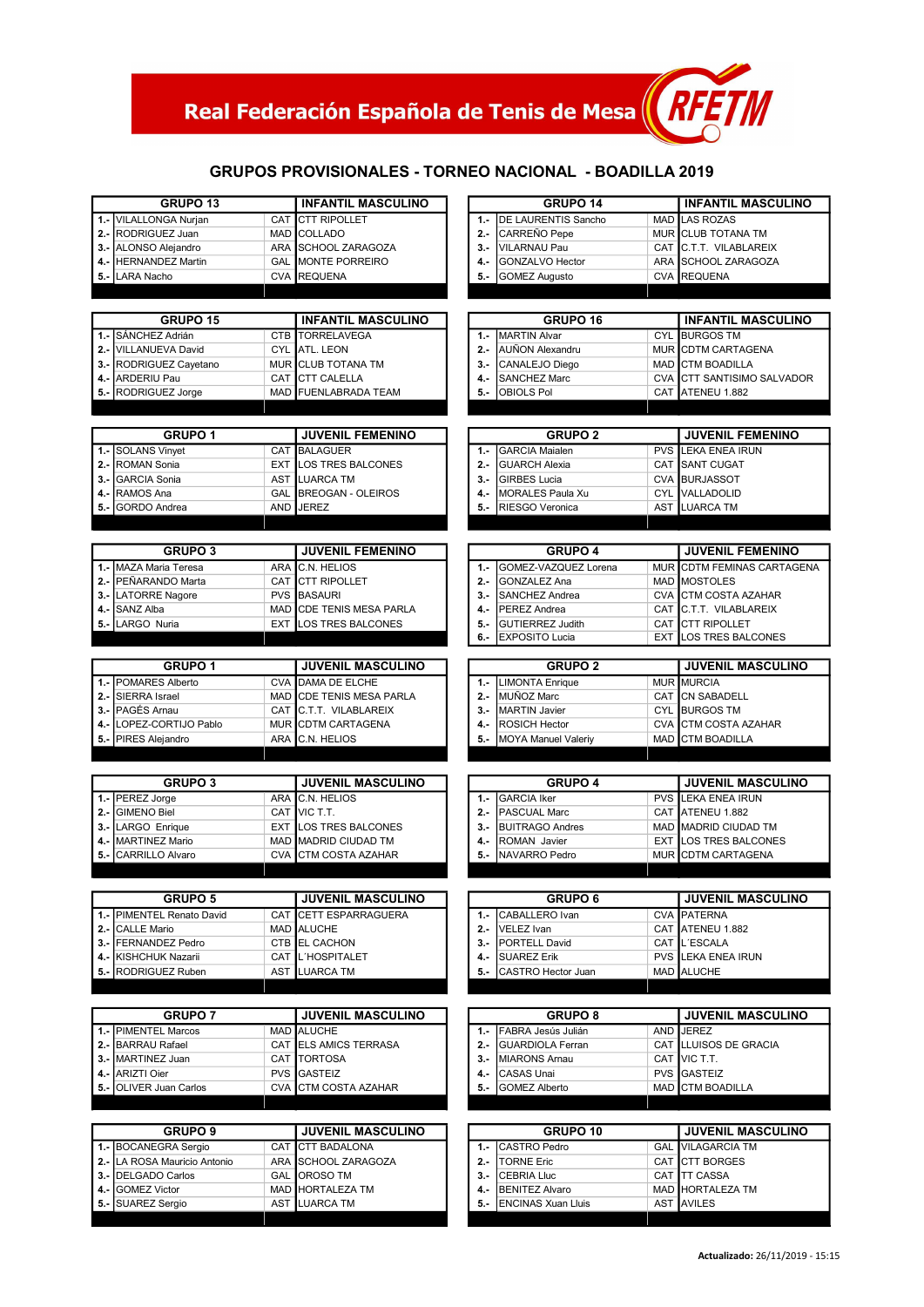### Real Federación Española de Tenis de Mesa $\langle$

#### GRUPOS PROVISIONALES - TORNEO NACIONAL - BOADILLA 2019

RFET

M

|            | GRUPO 11                                     |            | <b>JUVENIL MASCULINO</b>                  |        | <b>GRUPO 12</b>             |            | <b>JUVENIL MASCULINO</b>           |
|------------|----------------------------------------------|------------|-------------------------------------------|--------|-----------------------------|------------|------------------------------------|
|            | 1.- MURIEL Julian David                      |            | MAD ALCOBENDAS                            | $1. -$ | <b>IBARRA Alberto Jesus</b> |            | MUR MURCIA                         |
| $2 -$      | COSTA Tomas                                  | CAT        | L'HOSPITALET                              | $2 -$  | <b>RECHE Salvador</b>       |            | AND TM ROQUETAS                    |
| 3.-        | <b>CARMONA Albert</b>                        |            | CAT VILANOVA                              | $3 -$  | RUIZ Joan                   |            | <b>CAT VILANOVA</b>                |
| 4.-        | PANADERO David                               | <b>CLM</b> | <b>CTM ALCAZAR</b>                        | $4. -$ | <b>RUESCAS David</b>        |            | CAT CTT BADALONA                   |
|            | 5.- COSTA Adrian                             |            | MUR CDTM CARTAGENA                        | 5. -   | MARTINEZ Jesus              |            | MAD MADRID CIUDAD TM               |
|            |                                              |            |                                           |        |                             |            |                                    |
|            | <b>GRUPO 13</b>                              |            | <b>JUVENIL MASCULINO</b>                  |        | GRUPO 14                    |            | <b>JUVENIL MASCULINO</b>           |
|            | 1.- FERNANDEZ Martin                         | GAL        | OROSO TM                                  | $1. -$ | PUERTA Héctor               | <b>BAL</b> | <b>PALMATT</b>                     |
|            |                                              |            | <b>MUR MURCIA</b>                         | $2 -$  |                             |            |                                    |
| 2.-        | <b>SANCHEZ Victor</b>                        |            | MAD ALCOBENDAS                            | $3 -$  | RUBIO Joel                  |            | CAT CTT BORGES                     |
| $3. -$     | <b>QUINTERO Simon</b>                        |            |                                           |        | <b>LANCHARRO Miguel</b>     |            | EXT ALMENDRALEJO                   |
|            | 4.- BERNEDA Robert                           |            | CAT C.T.T. VILABLAREIX                    | 4.-    | FERRER Jofre                |            | CAT CTT SANT QUIRZE SAFAJA         |
| 5.-        | CATALINA Jaime                               | <b>CYL</b> | CD RIO DUERO                              | $5. -$ | PACHE Roberto               |            | MAD C.E.T.M. GETAFE                |
|            |                                              |            |                                           |        |                             |            |                                    |
|            | GRUPO 15                                     |            | <b>JUVENIL MASCULINO</b>                  |        | GRUPO 16                    |            | <b>JUVENIL MASCULINO</b>           |
|            | 1.- LOPEZ Juan Francisco                     |            | MUR PLAYAS DE MAZARRON                    | $1. -$ | <b>MARTIN Francisco</b>     | <b>CYL</b> | VALLADOLID                         |
|            | 2.- LÓPEZ Alberto                            |            | MAD CDE TENIS MESA PARLA                  | $2 -$  | <b>HERRERO Hugo</b>         |            | MAD CDE TENIS MESA PARLA           |
|            | 3.- RAIMBAULT Gonzalo                        |            | CAT VILANOVA                              | $3 -$  | <b>VENEGAS Edgar</b>        |            | CAT VIC T.T.                       |
| 4.-        | <b>GARCIA</b> Enrique                        |            | CYL BURGOS TM                             | $4. -$ | NAVARRO Daniel              |            | ARA C.N. HELIOS                    |
|            | 5.- MARIN Juan Francisco                     |            | CVA CTM COSTA AZAHAR                      | 5.-    | LOPEZ Alejandro             |            | CLM CDB TM CIUDAD REAL             |
|            |                                              |            |                                           |        |                             |            |                                    |
|            | <b>GRUPO 17</b>                              |            | <b>JUVENIL MASCULINO</b>                  |        | GRUPO <sub>18</sub>         |            | <b>JUVENIL MASCULINO</b>           |
|            | 1.- DE OLEZA Gabriel                         |            | <b>BAL SON CLADERA TTC</b>                | $1. -$ | <b>IORDANECHE Daniel</b>    |            | MAD ALUCHE                         |
| $2 -$      | SÁNCHEZ Miquel                               |            | CYL ATL. LEON                             | $2 -$  | PAÑEDA Adrián               |            | CTB ANTONIO MENDOZA                |
| $3 -$      | ROMERO Adrian                                |            | MAD ALUCHE                                | $3 -$  | <b>GERVAS Juan Luis</b>     | <b>EXT</b> | ALMENDRALEJO                       |
| 4.-        | <b>GARCIA Gabriel</b>                        |            | ARA C.N. HELIOS                           | 4.-    | ZHOU Xuan                   |            | MAD C.E.T.M. GETAFE                |
| 5.-        | <b>VILLARET Mateu</b>                        | CAT        | <b>CTT CALELLA</b>                        | 5.-    | <b>COSTA Ismael</b>         |            | MUR CDTM CARTAGENA                 |
| 6.-        | RODRÍGUEZ Marcos                             | <b>MAD</b> | <b>SAN SEBASTIAN REYES</b>                | 6.-    | <b>GANDULLO Joel</b>        | CAT        | <b>CTT RIPOLLET</b>                |
|            |                                              |            |                                           |        |                             |            |                                    |
|            | <b>GRUPO 1</b>                               |            | <b>SUB23 MASCULINO</b>                    |        | <b>GRUPO 2</b>              |            | <b>SUB23 MASCULINO</b>             |
| $1 -$      | MADROÑAL Guillermo                           |            | MAD ALCOBENDAS                            | $1. -$ | DIZ Javier                  | <b>GAL</b> | <b>CLUB DEL MAR</b>                |
|            | 2.- CABEZAS Ignacio Andres                   | <b>GAL</b> | <b>ADX MILAGROSA</b>                      | $2 -$  | SERRANO Adrián              |            | <b>MUR MURCIA</b>                  |
|            | 3.- TIRADO Daniel                            | <b>CVA</b> | <b>CTM COSTA AZAHAR</b>                   | $3 -$  | RODRIGO Ernest              |            | CVA CTM COSTA AZAHAR               |
| 4.-        | <b>GUAL Enric</b>                            | CAT        | <b>CTT CARDEDEU</b>                       | 4.-    | DE LA MATA Jorge            |            | MAD COLLADO                        |
|            | 5.- LUCAS Jon                                |            | <b>PVS BASAURI</b>                        | 5. -   | <b>MENINO Pau</b>           |            | CAT CTT BADALONA                   |
|            |                                              |            |                                           |        |                             |            |                                    |
|            | <b>GRUPO 3</b>                               |            | <b>SUB23 MASCULINO</b>                    |        | <b>GRUPO 4</b>              |            | <b>SUB23 MASCULINO</b>             |
|            | 1.- RODILLA Javier                           |            | CVA C.T.T. ALZIRA                         | $1. -$ | AYUSO Angel                 |            | MAD COLLADO                        |
|            | 2.- BLANCO lago                              |            | <b>GAL CLUB DEL MAR</b>                   | $2 -$  | <b>REVERTE Jose Luis</b>    |            | <b>MUR MURCIA</b>                  |
|            | 3.- LOPEZ Daniel                             |            | CNR TEMESPIN                              | $3 -$  | MADINABEITIA Ander          |            | <b>PVS</b> GASTEIZ                 |
| 4.-        | CRISTOBAL Ivan                               | <b>CYL</b> | <b>CD SEGHOS</b>                          | 4.-    | <b>BLANCO Brais</b>         |            | GAL ADCP ZAS                       |
|            | 5.- STANUS Adrian                            |            | MAD VILLALBILLA                           | $5. -$ | RODRIGUEZ Hodei             |            | AST AVILES                         |
|            |                                              |            |                                           |        |                             |            |                                    |
|            |                                              |            |                                           |        |                             |            |                                    |
|            |                                              |            |                                           |        |                             |            |                                    |
|            | <b>GRUPO 5</b>                               |            | <b>SUB23 MASCULINO</b>                    |        | <b>GRUPO 6</b>              |            | <b>SUB23 MASCULINO</b>             |
|            | 1.- UREÑA Victor Manuel                      | <b>MAD</b> | <b>HORTALEZA TM</b>                       | $1 -$  | MANCHA Hodei                | <b>PVS</b> | LEKA ENEA IRUN                     |
|            | 2.- MENDEZ Domingo                           |            | MUR CLUB TOTANA TM                        | $2 -$  | <b>ARTACHO Sergi</b>        |            | CAT TRAMUNTANA                     |
|            | 3.- PAMPLIEGA Aritz                          |            | <b>PVS LEKA ENEA IRUN</b>                 | $3 -$  | <b>IZKUE Mikel</b>          |            | <b>CYL VALLADOLID</b>              |
|            | 4.- SAYAGO Alex                              |            | CAT CN SABADELL                           | 4.-    | SANCHEZ Roberto             |            | MAD SAN SEBASTIAN REYES            |
|            | 5.- PALAZUELOS Daniel                        |            | CTB ANTONIO MENDOZA                       | 5. -   | ZARZA Nuno Alfonso          |            | MAD C.D.E. PEDREZUELA              |
|            |                                              |            |                                           |        |                             |            |                                    |
|            | <b>GRUPO 7</b>                               |            | <b>SUB23 MASCULINO</b>                    |        | <b>GRUPO 8</b>              |            | <b>SUB23 MASCULINO</b>             |
|            | 1.- CASTRO Daniel                            |            | CAT OLESA                                 | $1. -$ | <b>MORATA Jaime</b>         |            | MAD COLLADO                        |
|            | PEREZ Sergio                                 |            | GAL CLUB DEL MAR                          | $2 -$  | <b>BARCELO Pau</b>          |            | CAT CTT RIPOLLET                   |
|            | 3.- ALCUTEN Arkaitz                          |            | <b>PVS GASTEIZ</b>                        | $3 -$  | <b>GOMEZ Albert Josep</b>   | BAL        | <b>SON CLADERA TTC</b>             |
|            | LEYVA Daniel                                 |            | MAD VILLALBILLA                           | 4.-    | MENDEZ Santiago             |            | MUR CLUB TOTANA TM                 |
|            | 5.- CASTRO Daniel                            |            | CLM CTM TOLEDO                            | 5.-    | LOZANO Eneko                |            | PVS CD MARPEX BERAUN-ERRENTERIA TM |
|            |                                              |            |                                           | 6.-    | <b>QUINTANAR Javier</b>     |            | MAD VILLALBILLA                    |
|            | <b>GRUPO 9</b>                               |            | <b>SUB23 MASCULINO</b>                    |        |                             |            |                                    |
|            |                                              |            |                                           |        |                             |            |                                    |
|            | 1.- FOLCH Bernat                             | CAT        | LLUISOS DE GRACIA                         |        |                             |            |                                    |
|            | 2.- ALCUTEN Gaizka                           |            | <b>PVS GASTEIZ</b>                        |        |                             |            |                                    |
|            | 3.- IBAÑEZ Alvaro                            |            | ARA PUBLIMAX CAI SANTIAGO PROM.           |        |                             |            |                                    |
|            | 4.- GARCÍA Juan                              |            | <b>BAL PALMATT</b>                        |        |                             |            |                                    |
| 2.-<br>4.- | 5.- GARCÍA Fernando<br>6.- FERNANDEZ Antonio |            | MAD C.D.E. PEDREZUELA<br>MAD CTM PROGRESO |        |                             |            |                                    |